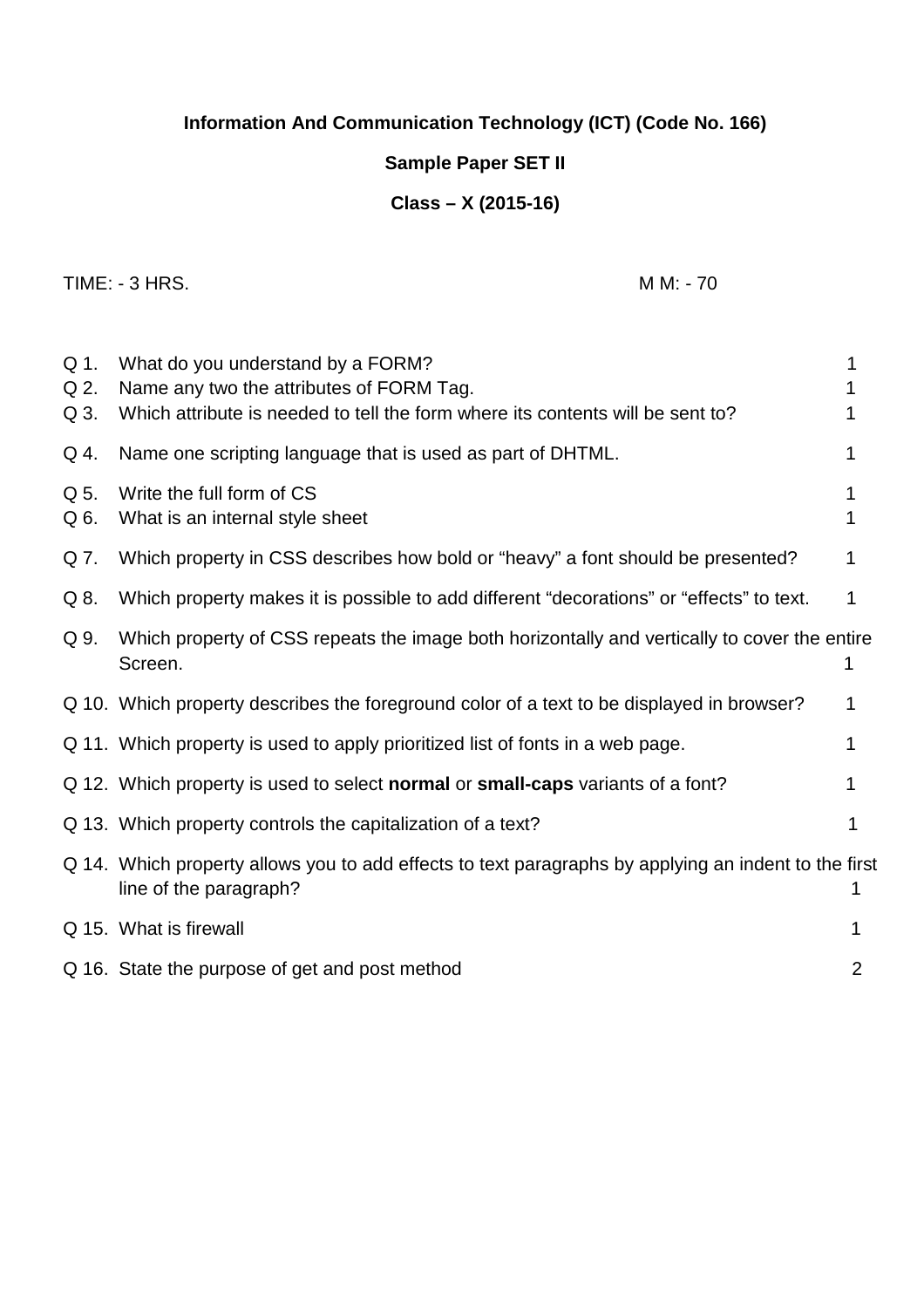Q 17. Write HTML code to generate the following form.

| 15th August is celebrated as                                                                                                    |
|---------------------------------------------------------------------------------------------------------------------------------|
| Labour Day<br>$\cup$                                                                                                            |
| Independence day                                                                                                                |
| Republic day                                                                                                                    |
|                                                                                                                                 |
| Q 18. What is DHTML?                                                                                                            |
| Q 19. What is the purpose of using DHTML?                                                                                       |
| Q 20. Write any two features of DHTML                                                                                           |
| Q 21. Mention any two limitations of CSS                                                                                        |
| Q 22. Which two categories Fonts family is divided into?<br>Q 23. What is Cybersafety? How is it different from cyber security? |
| Q 24. Differentiate between                                                                                                     |
| a. Submit and Reset button                                                                                                      |
| b. checked and selected attribute                                                                                               |

c. input box and Check box

Q25. What would be the impact of including css file with the following code

| (a)                         |                                |  |  |
|-----------------------------|--------------------------------|--|--|
| $h1$ {                      |                                |  |  |
| text-decoration: underline; |                                |  |  |
| (b)                         |                                |  |  |
| h2 {                        | text-decoration: overline;     |  |  |
| (c)<br>$h3$ {               | text-decoration: line-through; |  |  |

3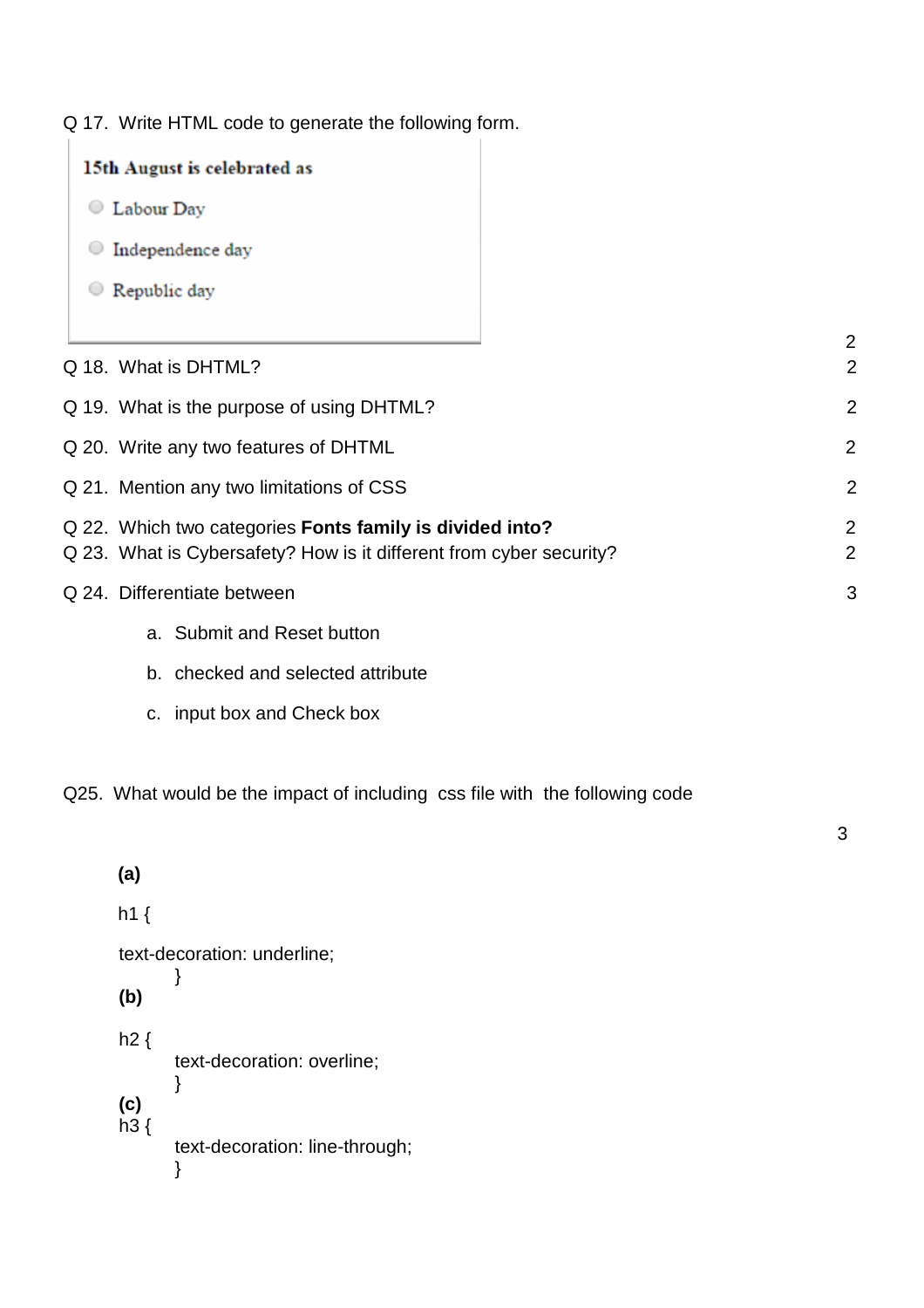#### Q 25. Name the following 3

- a. The stored information that allow a visited website to store its own information about a user on the user's computer
- b. A program that replicates itself. A computer virus attaches itself to a program or file to help it spread from one computer to another.
- c. It refers to computer software that is provided usually for free but contains advertisements.

## Q 26. What will the following HTML code produce 4

| <html></html>                                                               |
|-----------------------------------------------------------------------------|
| <body></body>                                                               |
| $<$ /p>                                                                     |
| <form action="" method="post" name="form1"></form>                          |
| <p>Outdoor Games You Play</p>                                               |
| < p >                                                                       |
| <input name="game1" type="checkbox" value="table tennis"/> Table Tennis<br> |
| <br>                                                                        |
| <input name="game2" type="checkbox" value="football"/> Foot Ball<br>        |
| <br>                                                                        |
| <input name="game3" type="checkbox" value="swimming"/> Swimming<br>         |
| <br>                                                                        |
| $<$ /p>                                                                     |
|                                                                             |
|                                                                             |
|                                                                             |

Q 27. Write the values for background-repeat for the following 4

- (a) The image is repeated horizontally
- (b) The image is repeated vertically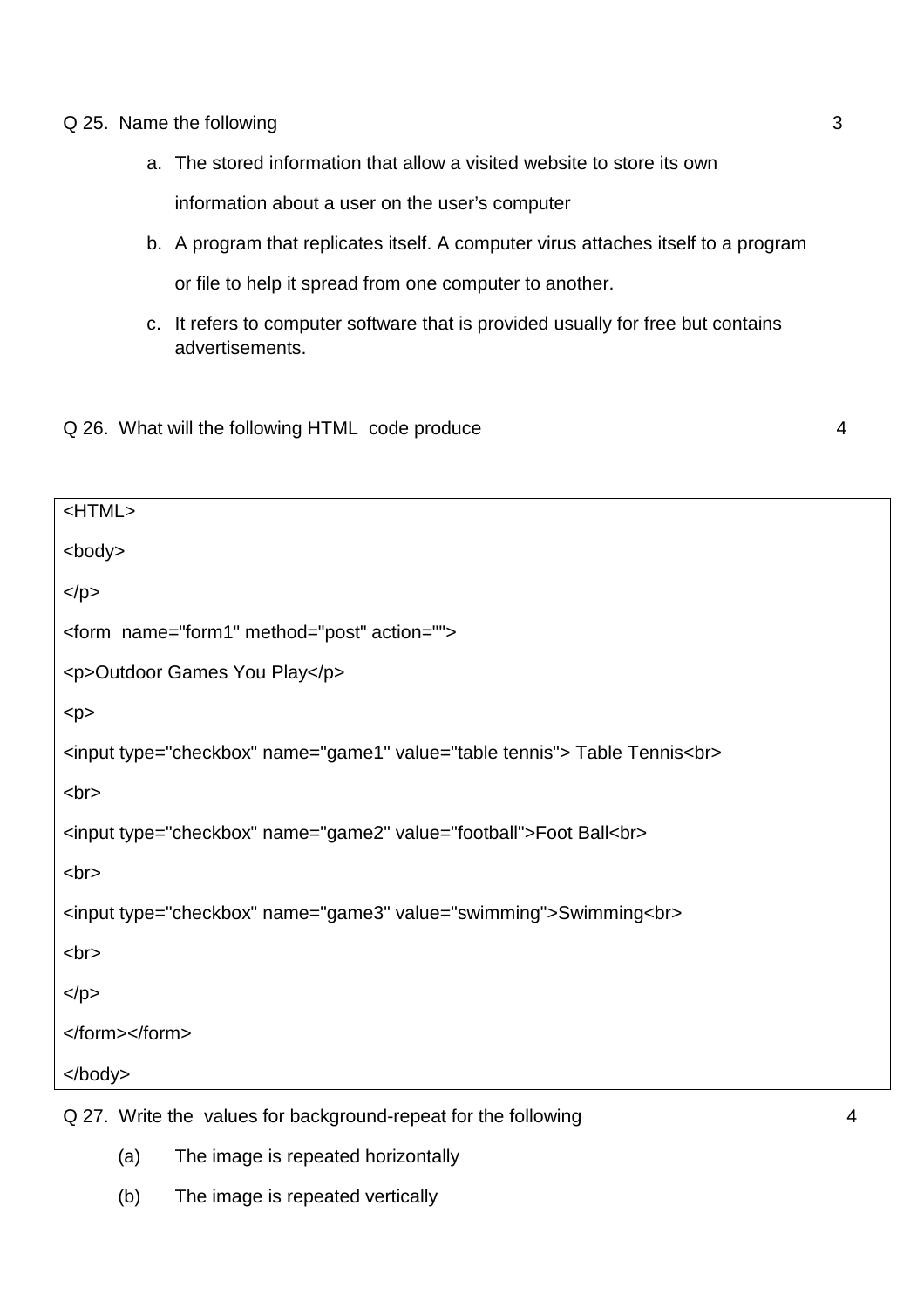- (c) The image is repeated both horizontally and vertically
- (d) The image is not repeated
- Q 28. Differentiate between 4
	- a. Shareware and freeware
	- b. Hackers and crackers

#### Q 29. **Assessment of Practical Skills through MCQ** 18x1=18

## 1**. What does HTML stand for?**

- a) Hyperlinks and Text Markup Language
- b) Home Tool Markup Language
- c) Hyper Text Markup Language
- d) Hyper Text Mark Language

## 2**. Choose the correct HTML tag for the largest heading**

- a)  $$
- b) <heading>
- $c)$  <head>
- $d$ )  $|h|$

## 3. **What is the correct HTML tag for inserting a line break?**

- a)  $$chr$$
- b)  $\langle$  break  $>$
- $c)$   $$
- $d)$  <hr>

## 4**. What does vlink mean?**

- a) visited link
- b) vlink
- c) active link
- d) hyperlink

## 5. **What is the correct HTML for creating a hyperlink?**

- a)  $\langle a \rangle$  a name="">A $\langle a \rangle$
- b)  $<sub>a>B</sub><sub>a</sub>$ </sub>
- c) <a href="http://www.example.com">example</a>
- d) <a url="http://www.example.com">example</a>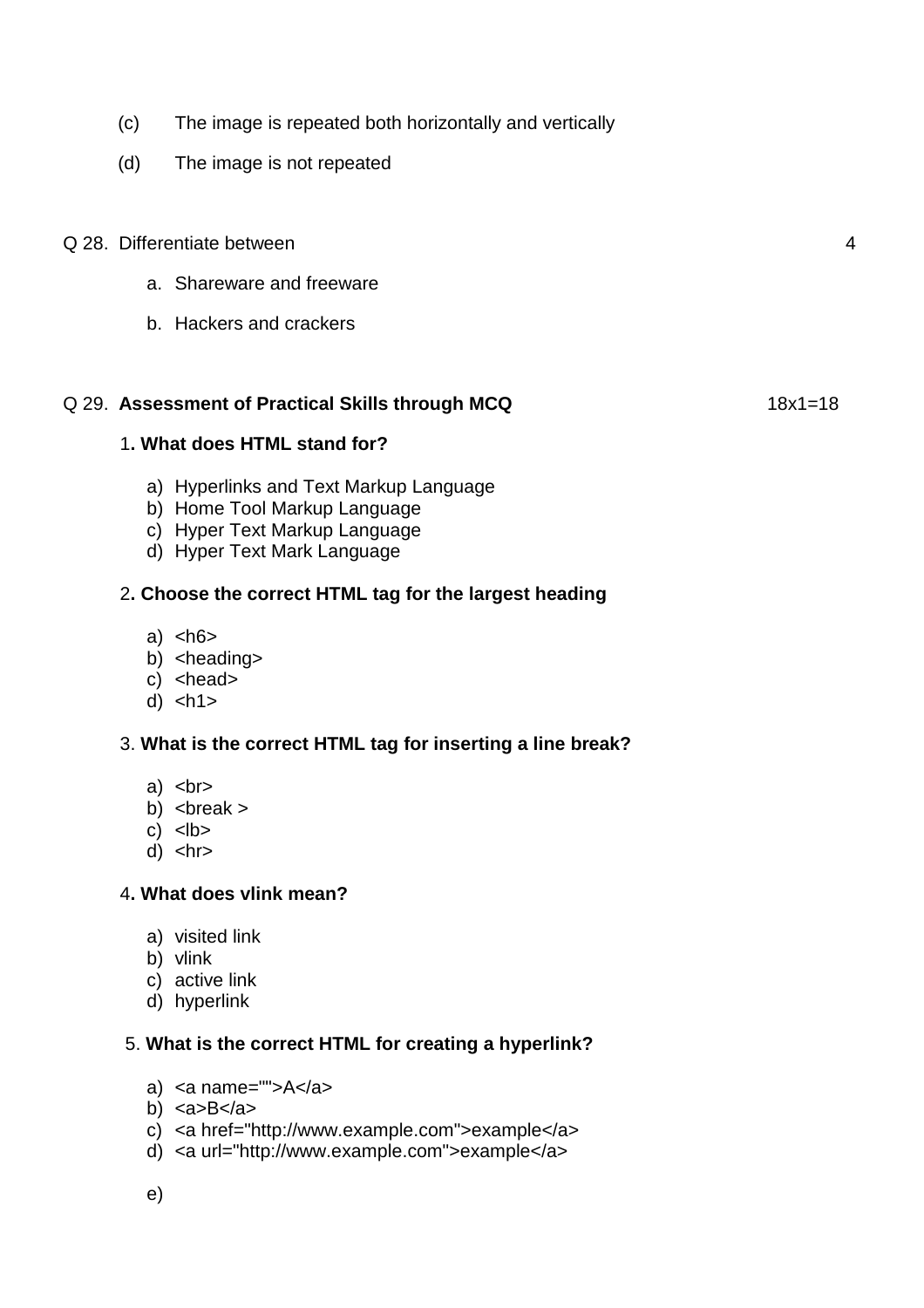## **6. How can you create an e-mail link?**

- a)  $\leq$  mail href="a@b">
- b) <mail>a@b</mail>
- c)  $\langle a \rangle$  href=" $a@b"$
- d) <a href="mailto:a@b.com">

## **7. Which of these tags are all <table> tags?**

- a) <table><head><tfoot>
- b) <table> <tr> > <td>
- c) <table> <tr>
- d) <thead><body><tr>

## **8. Choose the correct HTML to left-align the content inside a tablecell**

- a) <td valign="left">
- b) <tdleft>
- c) <td leftalign>
- d) <td align="left">

## **9. How can you make a list that lists the items with numbers?**

- $a)$   $\lt$ ul $>$
- b) <list>
- $c) < 0$
- $d)$  < $dl$

## 10. **What is the correct HTML for making a checkbox**?

- a) <checkbox>
- b) <input type="checkbox" >
- c) <input type="check" >
- d) <check>

## 11. **What is the correct HTML for making a text input field?**

- a) <input type="textfield" >
- b) <textinput type="text" >
- c) <textfield>
- d) <input type="text" >

## 12**. What is the correct HTML for inserting an image?**

- a) <imagesrc="image.gif" alt="MyImage" >
- b) <imghref="image.gif" alt="MyImage" >
- c) <imgsrc="image.gif" alt="MyImage" >
- d) <img alt="MyImage">image.gif</img>